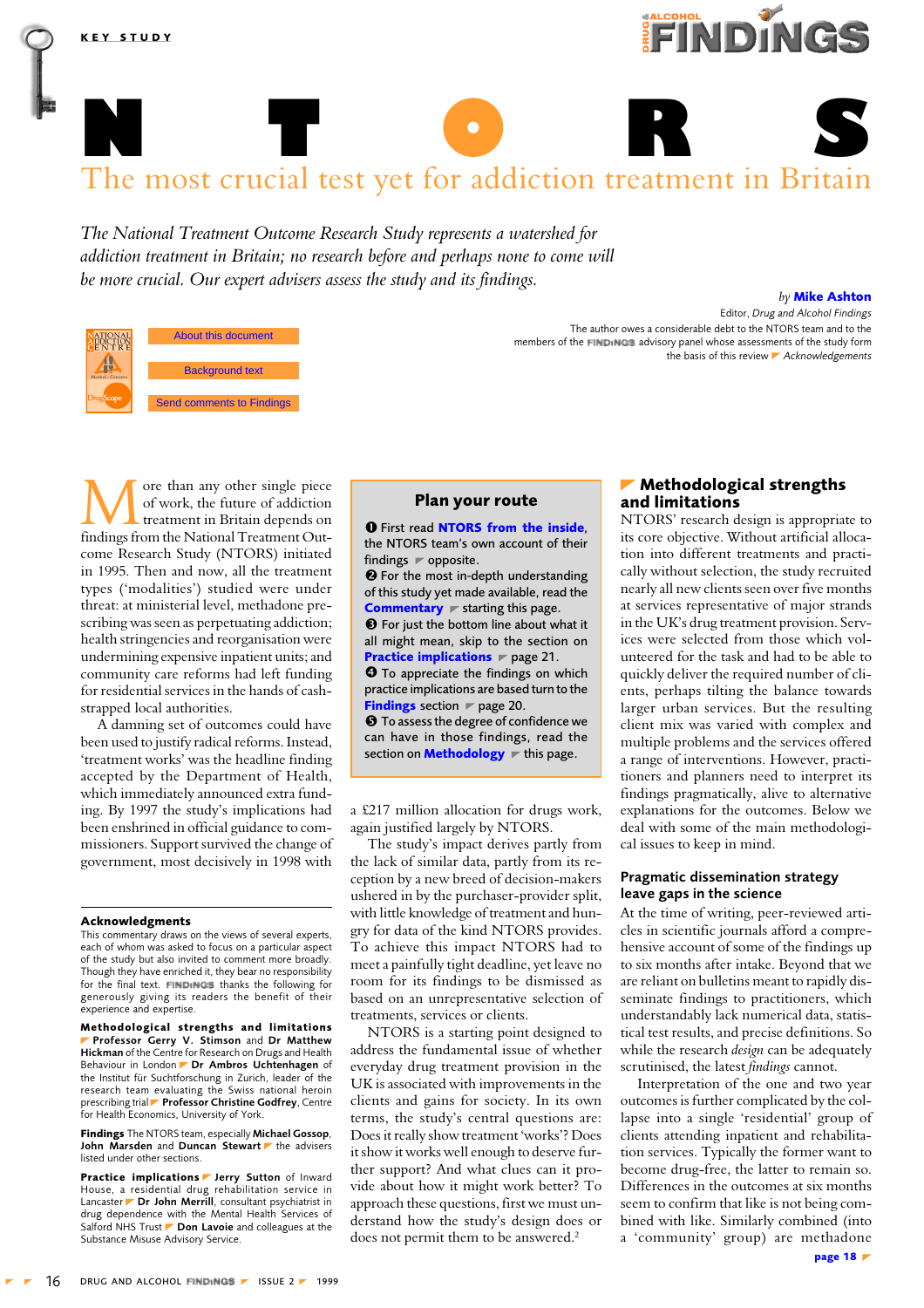# <span id="page-1-0"></span>NTORS from the *inside*

The researchers behind NTORS summarise their findings.

#### by Michael Gossop, John Marsden and Duncan Stewart

The authors are members of the project team of the National Treatment Outcome Research Study (NTORS) which is run from the National Addiction Centre at the Maudsley Hospital in London

he National Treatment Outcome Research Study (NTORS) - the UK's largest follow-up study of treatment outcomes for drug users - was commissioned at the request of a task force set up by the Department of Health to review the effectiveness of drug treatment. Studies of this type and scale are rare; they are expensive financially and in terms of human and scientific resources and require serious and sustained commitment from many individuals and organisations. Several such US studies have shown treatment can be effective, but in many ways the drug users differ, as do the treatments provided.

NTORS is a prospective, longitudinal, cohort study of existing treatment programmes in everyday conditions. Data were collected by interview at treatment intake, and then six months, one year, two years and four to five years later. The study monitors clients recruited into one of four treatment modalities representative of the most common services in the UK: two (rehabilitation and specialist inpatient treatment) were delivered in residential settings: two (methadone maintenance and methadone reduction) in community settings. Fiftyfour agencies delivering these programmes were chosen from across England and from all English NHS regions.

# Gains for clients and society

From March to July 1995 the study recruited 1075 clients. Intake interviews by treatment staff revealed extensive, chronic and serious substance-related problems, most commonly long-term opiate dependence, often with polydrug and/or alcohol problems. Many clients had psychological and physical health complaints and reported high rates of criminal behaviour.

Client progress can be gauged by com-

#### **Acknowledgments**

We thank colleagues who have worked on NTORS including Alex Rolfe, Petra Lehmann, Carolyn<br>Edwards, Alison Wilson, Graham Segar, Max Mirza and Gary Stilwell. We are grateful to the staff of the Office for National Statistics who worked so hard to contact and interview clients at follow up. We especially thank staff at the 54 participating agencies and their clients, without whose active support NTORS would not have been possible.

Funding for NTORS was wholly provided by the Department of Health, and further funding is available up to the year 2001 for continuing follow ups. The views<br>expressed in this paper are those of the authors and do not necessarily reflect those of the Department of Health.

paring intake measures with similar measures taken at follow up by researchers from the Office for National Statistics. One-year outcome data was obtained for 769 clients of whom 16 had died, mostly of drug-related causes. At two years a random sample of 572 clients were re-interviewed. Unless indicated otherwise, the results reported below apply to both time periods.

 $\blacktriangleright$   $\blacktriangleright$  Every extra £1 spent on treatment gains over  $£3$  in cost savings from crime

Given the duration and severity of prior drug use, improvements following treatment were impressive, including substantial and important reductions in the use of heroin, cocaine and other drugs. Abstinence rates for illicit opioids (heroin and non-prescribed methadone) had more than doubled. At one year the 61% of residential clients<sup>1</sup> injecting at intake had fallen to 33%; in methadone programmes, from 62% to 45%. Among those injecting at intake, the proportion sharing injecting equipment had more than halved.

Many clients were drinking excessively at intake; a disappointing number continued to do so. Methadone clients showed no overall gains in drinking at one year and only modest gains at two. Residential clients did better, but at two years 29% were still drinking excessively. In both settings clients evidenced improvements in physical and psychological health including (at two years) a halving in the proportion who had recently contemplated suicide.

Although clients in all four modalities showed substantial improvements, we cannot assume all would have done equally well, whatever the treatment. At intake residential clients reported the most serious problems. Rehabilitation clients in particular had the longest heroin careers and were more likely: to be regular stimulant users and heavy drinkers; to have shared injecting equipment; to have been involved in crime and arrested more frequently.

The economic costs imposed upon society by the NTORS cohort were largely due to their criminality. High rates of criminal behaviour (mostly shoplifting) were reported prior to treatment and crime costs greatly outweighed all treatment costs. After treatment there was a marked reduction in crime. We estimate that for every extra £1 spent on drug misuse treatment, there was a return of over £3 in terms of cost savings associated with the victim costs of crime and reduced demands upon the criminal justice system. The true cost savings may be even greater.

# An asset worth protecting

NTORS documented substantial improvements after treatment among people with serious and long-term drug problems, results which should be widely disseminated. The benefits for the individuals, their families and friends, and for society are enormously important. The services which provided the treatments represent a powerful national asset, one deserving protection and continued support.

Why, then, have the cost savings from treatment not been used to expand treatment capacity, providing further benefits?

# **NTORS** followed up clients entering **Residential treatments**

Rehabilitation units

- Inpatient drug dependence units
- (detoxification plus ancillary services)

iommunity' or methadone treatments<br>Methadone maintenance

Methadone reduction (abstinence goal) The impact of treatment was assessed by comparing clients at intake with their condition up to five years after treatment had started

Perhaps largely because savings mainly accrue, not to the purchasers and providers of treatment, but to services whose core remit does not include treatment, such as criminal justice and drug control agencies.

Since our study started some treatment services have closed down through lack of support, others have faced financial cuts. Residential agencies have been especially vulnerable, many being forced to curb their lengths of stay and range of services, yet NTORS shows that their clients are the most severely disturbed and make some of the greatest gains. A balanced and integrated national treatment response requires that such services continue and are supported in ways which maximise effectiveness.

1999 VISSUE 2 VIDRUG AND ALCOHOL FINDINGS 17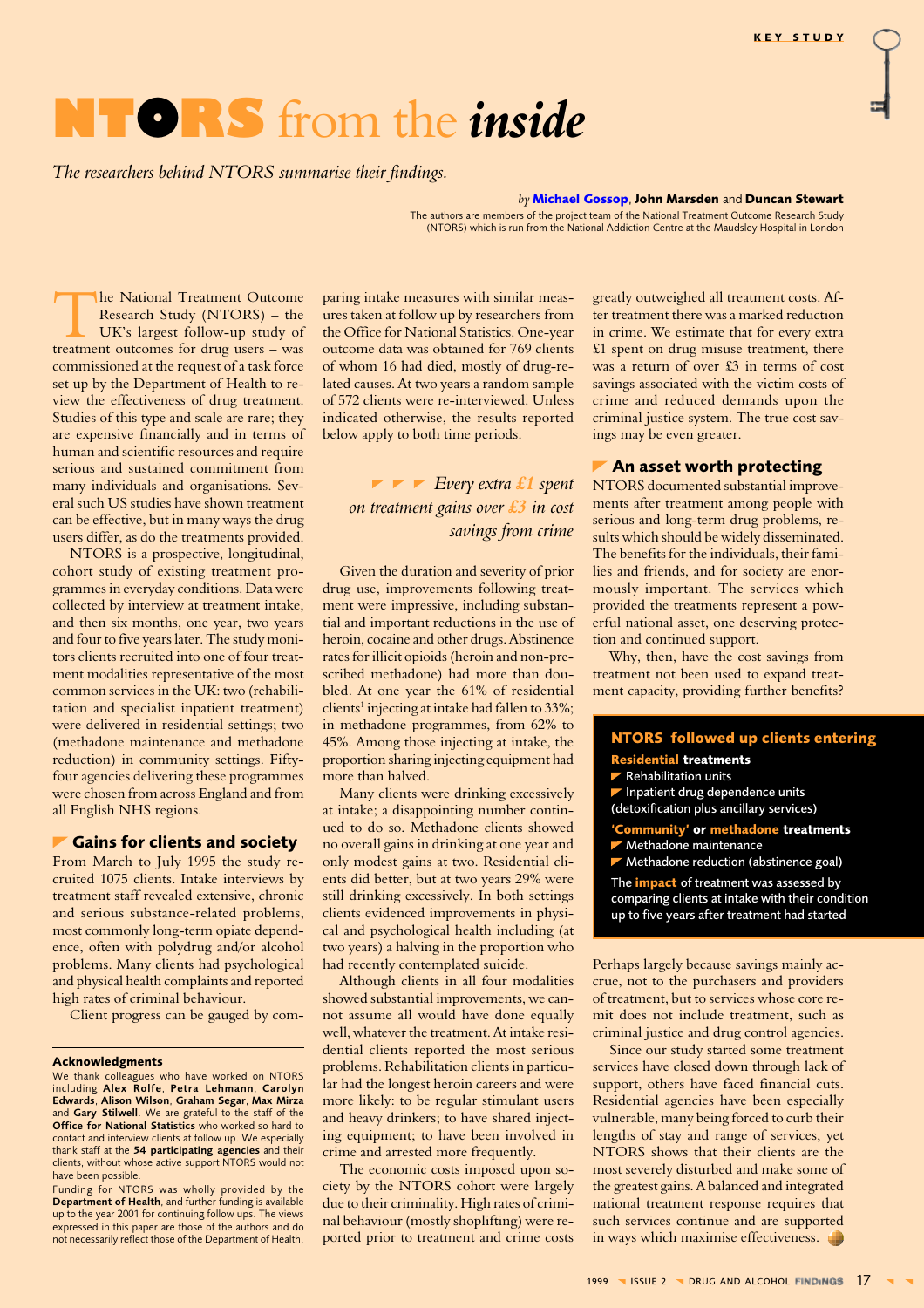#### <span id="page-2-0"></span> $\blacktriangleright$  page 16

reduction and methadone maintenance clients. This is probably a less serious conflation as in practice methadone regimes are often not clearly differentiated.

# Treatments hard to pin down

Even within each of the four modalities. treatments might have differed substantially. Preventing this would have meant controlling the services and the clients so tightly as to make them unrepresentative of UK treatment provision. But it does leave us unsure just what is being evaluated and whether it is being evaluated against an appropriate measure. For example, 59% of clients in methadone 'reduction' programmes were still in the same treatment after six months, just 8% less than in methadone 'maintenance'. The impression that the 'cheaper' reduction option worked as well as maintenance was probably because it too was maintenance in all but name.

For the residential sample the problems were similar but more serious. The mix of drug problems and treatment aims mean we do not know how many clients with abstinence as their goal actually achieved it, the key outcome for these settings. As well as opiate addicts, many clients were primary stimulant users, groups for whom abstinence from stimulants and opiates have very different meanings. Presumably some inpatients were admitted for assessment or stabilisation rather than detoxification, and we do not know how many rehabilitation clients were detoxified during treatment or drug free on entry.

A further complicating factor is that many subjects moved between treatment modalities. NTORS rightly emphasises that the outcomes reflect a treatment career which usually started before the NTORS episode and often continued beyond it, but one has to go well beyond the headlines to appreciate that, for example, outcomes among the residential group may partly reflect the fact that at one year over a third had moved into community treatments.

## What would have happened without treatment?

Here we address an issue which goes to the heart of the conclusion drawn from NTORS that 'treatment works' - that it caused at least the major part of the changes seen in the clients. Because this would have been impractical and unethical, NTORS did not recruit a non-treatment control group against which to compare the clients' progress, making it difficult to rule out alternative explanations for their improvement.

Future NTORS papers will document links between outcomes and treatment variables such as completion, retention and the nature of the programmes. If the links are positive and plausible, they will boost confidence that treatment was indeed a causal factor. Already we know that a critical retention period in residential programmes was associated with greater improvement.<sup>3</sup> Variability in outcomes at different services itself suggests<sup>4</sup> that what they do or fail to do has a substantial impact.

For the NTORS team the changes in clients are all the more impressive in view of their treatment and drug use histories. The

 $\blacktriangleright$   $\blacktriangleright$  It is inconceivable that the NTORS treatments did not help clients change. But how much they helped is an unknown quantity

implication is that such entrenched behaviours would not have remitted without some powerful influence having been exerted; treatment received after NTORS intake is the prime candidate.

Crediting treatment with a substantial impact is plausible and supported by the international literature, but by no means bevond dispute. For example, if clients entered treatment at a low point in their lives then some improvement would be expected, even without intervention (chart). A few UK studies have questioned the degree to which treatment is an active ingredient as opposed to spontaneous remission and the client's decision to change.<sup>5, 6</sup> Such effects would need to be subtracted from the pre-post treatment gains to estimate how much of these were attributable to treatment.

On the other hand, we cannot rule out the possibility that NTORS' clients would have deteriorated without treatment, in which case the impact of treatment would have been underestimated by a simple pre-post comparison.<sup>7</sup>

Most puzzling is why clients improved in the NTORS period when recent similar interventions had left three-quarters still regularly using heroin. This may be because treatment in the first NTORS year was more extensive, costing over twice as much as treatment in the previous year. Perhaps too the impact of treatment is in some cases cumulative.<sup>8</sup> And perhaps after an average heroin career of nearly a decade, the NTORS improvers had reached the point where the impetus for change had become irresistible. The answer is probably a variable mixture of all these and more.

To sum up, it is inconceivable that the treatments received after NTORS intake did not help the clients make and sustain positive changes. But how much they helped is an unknown quantity not necessarily equal to the difference between the clients' poor state at intake and their rather better state at follow up.

# Can't say which treatment is best

NTORS cannot readily be used to determine which treatment modality is 'best' or best for which kind of client. This is because clients selected their treatments rather than being allocated at random, or in some other way which ensured that each modality was set the same challenge in terms if its clients. However, a more sophisticated analysis of the kind we may see later might allow us to address these issues, for example by comparing the progress of pairs of individuals with similar characteristics, but who chose different treatments. NTORS'

**O** NTORS assumes the improvements seen after intake were largely due to

**O** but if clients would in any event have

treatment received



Illustrative only. Not based on NTORS data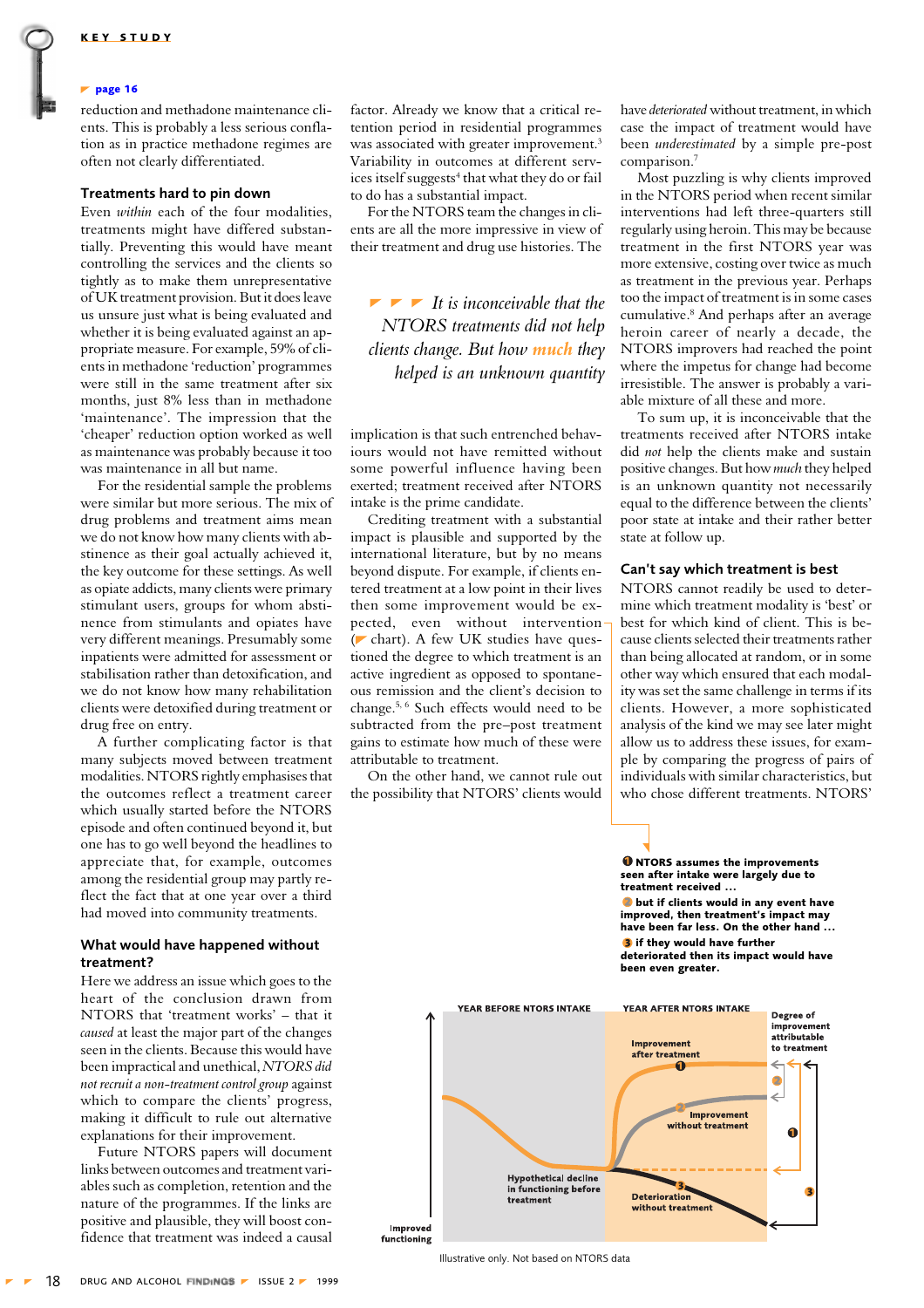wide range of clients also raises the possibility of analysing who opts for, is retained by, and profits most from which treatments, providing clues about how to shape services to the client's needs.<sup>9</sup>

## Measures reliable and valid

Recruitment of subjects and the reliability and scope of the measures taken from them are among NTORS' strongest features. The measures were in line with advanced international treatment research and drew on existing standardised instruments, though the core instrument - the Maudsley Addiction Profile (MAP) – was specially developed for NTORS in tests which proved it satisfactory.<sup>10</sup> Certainly up to the one year follow up, nearly all contacted clients completed the interview, suggesting that the questions were easy to administer.

There are some worries. At intake the major one is that we do not know how many clients who met the study's criteria refused to participate; staff found providing this information too great a burden. Why this should be so when they managed to interview clients in the study for up to an hour is a puzzle which adds to concern.

Intake interviews were conducted by staff of the treatment services rather than by researchers. Together with an undocumented refusal rate, this means bias in recruitment to the study cannot be ruled out. Clients questioned by staff of the agency which would treat them may also have been less than candid. Such problems will have been lessened by the care taken to train and monitor the interviewers. Urinalyses usually confirmed what they were told about drug use but no similar check was available for criminal behaviour, known to be a sensitive topic liable to under-reporting. However, if this did happen, it would have tended to make improvements in crime rates seem less than they actually were.

At six months clients still with the original service were interviewed by treatment staff; all other follow-up interviews were conducted by independent researchers.<sup>11</sup> Treatment staff - perhaps aware that the study would be crucial to the survival of their types of services – were in a position to exert an influence on the results through the treatment or the interviewing of people they knew to be in the study.

# Worry over clients lost to follow up

Had NTORS been able to re-contact all its clients, we might have seen a less impressive average improvement. At the one year follow-up, data was unavailable for nearly 30% of the intake; if they tended to be the less successful clients, then the benefits of treatment could be seriously over-estimated. This makes it vital to establish whether they differed from those who were followed up. In fact, among the variables

# Golden Bullets

## Essential practice points from this article

NTORS suggests that drug addiction treatment in Britain substantially reduces illicit drug use, crime, and viral transmission; health problems and excessive drinking remain of concern.

Every extra £1 spent on treatment probably saves well over £3 in crimerelated and other costs, though if treatment expands we can expect diminishing returns.

Even established addicts previously resistant to treatment can benefit from further intervention.

The findings justify increased or sustained investment in treatment, especially from the criminal justice system.

 $\Box$  The progress made by the highly problematic clients attending residential services justifies their retention until further research can assess whether cuthacks would sacrifice effectiveness

All drug services should tackle alcohol abuse in their clients.

Gross variability in service performance reinforces the need for an outcome monitoring system based on a common measure which can help pinpoint what makes one service better than another of the same type.

tested the only statistically significant difference was that clients lost to follow up used heroin more often.

At two years NTORS re-interviewed a random sample of just over half the clients. Again the more frequent heroin users (and the younger clients) tended to be lost to follow up.<sup>12</sup> It's also a fair guess that clients who could not be re-contacted were more likely to have left their original treatment. For methadone clients in particular, early drop out risks a return to street use.

However, the similarity of outcomes at one and two years lends confidence to both sets of findings. And the fact that those lost to follow up seem to have been the less promising clients could mean some of the benefits of treatment were under-estimated. This is because improvements in criminality were concentrated in the high rate offenders, who also used more heroin.<sup>13</sup>

# Savings for society depend on what's counted in and what's counted out

NTORS' 'treatment works' message rests most of all on the estimated cost savings following treatment, in which crime is by far the biggest factor. So the study's key conclusion hinges on its measures of crime rates and its translation of these into costs and cost savings, the reason why (despite the complications) it is worth exploring queries over these in some detail.

All else being equal, there is no doubt that NTORS' savings figure is an underestimate. It takes in only the costs to the victims of crime and the costs to the criminal justice system of processing offenders, and even then excludes important elements such as the cost of implementing sentences. There are bound to be other areas of saving, such as in health and local authority resources, as well as benefits to the clients and their associates.

But, of course, all else is not equal. The '£3 saved for every extra £ spent' estimate derives from the one-year follow up when nearly a third of the intake were not reinterviewed. These tended (but not significantly so) to be the higher rate offenders.<sup>14</sup> We do not know whether they continued to offend at this rate or evidenced crime reductions on the scale seen in those who were followed up. If the former, then the cost savings may be less than estimated by NTORS; if the latter, more.

What society is being saved from is largely the cost of crimes committed by NTORS' subjects before treatment. The higher this was, the greater the cost savings will be for a given level of post-treatment crime. There is reason to believe that pre-treatment crime levels have been overestimated and cost savings thereby inflated. This is because crime levels over the year before treatment were grossed up from those reported for just the three months before intake. Drug users often seek help in the face of escalating difficulties,<sup>15</sup> so the assumption that crime levels during the whole pre-NTORS year matched those seen immediately before intake could lead to an over-estimate.

At intake nearly half the clients had recently used illicit methadone and 29% were regular users. Arguably, then, methadone treatment is creating dis-benefits in the form of methadone leakage,<sup>16</sup> but no attempt was made to account for these. The most dramatic are methadone-related deaths - 368 in England and Wales in 1997.<sup>17</sup>

It is an uncomfortable truism that for everyone who loses by having their property stolen, someone else gains. In the case of addicts presumed to be stealing to finance their drug use, the 'gain' is partly for the drug user and any intermediary criminal, and partly for end users who obtain property at what is probably a cut price. A decision was made to disregard such benefits because they "involve a violation of property rights". Had they been included, the cost savings estimate would probably have been substantially reduced.<sup>18</sup>

In calculating its cost-benefit ratio, another study similar to NTORS set benefits against the full cost of treatment.<sup>19</sup> NTORS costed in only the *extra* cost in the year after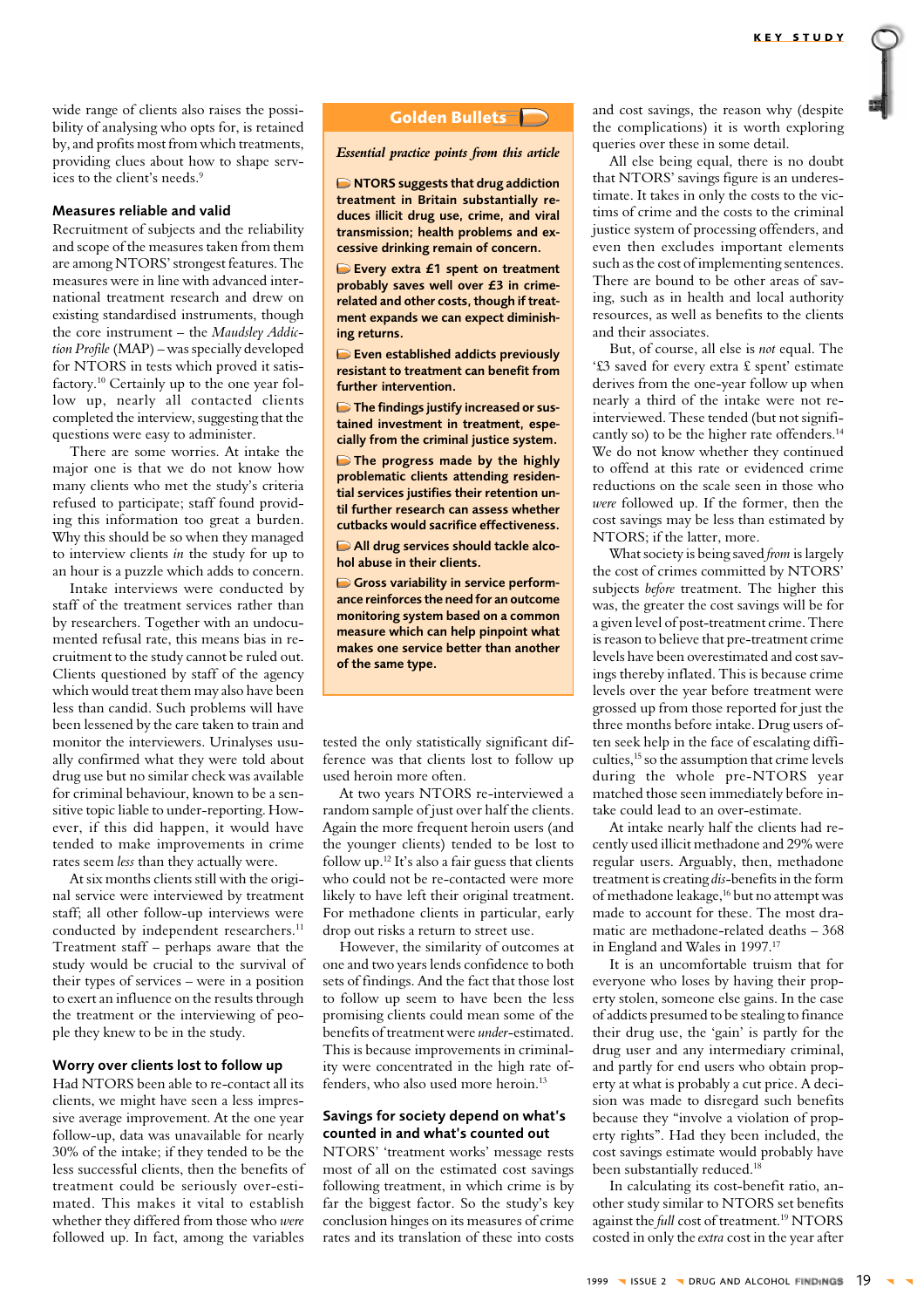<span id="page-4-0"></span>intake compared to the year before (chart). In the NTORS year treatment for the one-year follow up sample cost £3 million and the year before £1.4 million. The difference  $-$  £1.6 million  $-$  was less than a third of the £5.2 million cost savings, leading to the conclusion that every extra £ spent on treatment saved over £3. The underlying assumption is that having spent £1.4 million the year before, simply spending the same amount in the NTORS year would have had no further impact on crime: all the cost savings are attributed to the extra £1.6 million. We simply do not know whether this assumption is valid.

Expressing cost savings in this way is appropriate to a debate about additional returns from additional treatment expenditure; if the return is favourable the message is not that treatment works - but that extra treatment works. In deciding whether treatment works - whether society gains more than it spends - the full cost of the NTORS treatments would have to be taken into account, reducing the return to under £2 for each £ spent. Certain plausible assumptions about the cumulative impact of treatment<sup>20,</sup> <sup>21</sup> would demand that previous treatments also be costed in. Then at least the £4.4 million cost of treatment in the NTORS year plus the year before would need to be set against the £5.2 million savings.

# $\blacktriangleright$  The findings: highlights and queries

Having explored what the study's design permits us to conclude, we now turn to those conclusions  $-$  the findings. NTORS from the inside ( $\blacktriangleright$  page 17) is the researchers' own account of their finding. Here our experts spotlight the findings that most impressed them, add nuances, and sometimes challenge NTORS' conclusions. But we should first emphasise the major point of agreement: the findings suggest treatment 'works' in terms of reducing crime, illicit drug use, and behaviours which transmit blood-borne viruses. Any reservations do not alter that fundamental conclusion

#### Treatment work - but how well?

From the NTORS findings released to date we can be confident that Britain's treatment system is reducing opiate use and curbing crime – arguably its main objectives – and that these changes are usually accompanied by reduced use of cocaine, crack, amphetamine, and benzodiazepines. However, though improved, the physical and psychological health of clients remained poor. For health services to have wrought such middling health gains must raise questions over the quality of medical inputs.

Within NTORS it is impossible to weigh the mix of under- and over-estimations of cost savings to society from treatment. And whether one chooses to talk of extra ben-

Cost savings were compared with the extra smount snent on treatment in the NTORS year compared to the year<br>before. If the full costs are taken into account (arguably including the year before NTORS) net savings look less impressive.



£5.2m

savings

efits gained by *extra* expenditure, or simply gains for £s spent, is dependent on the type of policy decision under consideration. But the international literature supports the spirit of the way NTORS has been interpreted – that society almost certainly gains by funding addiction treatment and could gain more if more was spent. Much more work will be needed before we can delete the word 'almost' and assess with any confidence the *degree* to which we all benefit.

> $\blacktriangleright$   $\blacktriangleright$  The message is – not that treatment works – but that extra treatment works

There is also the issue of for whom treatment is cost-effective. At intake just 10% of the sample accounted for 80% of the victim costs. In the past three months the most prolific tenth had committed 75% of all acquisitive crimes; half the clients had committed none at all. The greatest reductions in crime also occurred among high rate offenders<sup>22</sup> and these also reduced their use of illicit opiates by more than average.<sup>23</sup> Given that crime was the largest element in the cost savings, these must also be concentrated in the 10% of prolific offenders.

# Residentials: expensive but effective

Results from NTORS' residential services - the costliest option studied - have attracted considerable interest. Despite more severe problems, on several measures their clients ended up in a similar or better condition than those in methadone programmes. But the crucial issue is whether such improvements are sustained after the client has left treatment. Methadone main $t$ enance is accepted as just that  $-$  a treatment which may need to be maintained. Residential rehabilitation (and to a lesser extent inpatient care) is justified in terms of a lasting reorientation of the client's life.

Only further analysis of people no longer in treatment will be able to address this issue. To date we know that 45% of residential clients were out of treatment at one year, suggestive of at least a medium-term improvement sustained without continuing drug-related care. On the other hand, a fifth (compared to just 5% of the methadone samples) were continuing or back in residential treatment at one year. Improvements in health and drug use while in such controlled environments do not necessarily mean the resident's drug problem has been turned round. Had the researchers focused on those out in the community, the apparent advantage of residential treatment might have looked less convincing.

## Methadone: room for improvement

Methadone clients too made substantial gains, the proportion regularly using heroin having been cut by over a third at two years. But the residue of continued risk behaviour is worrying. At two years nearly twothirds were using heroin and 40% were regular users. Over 40% were still injecting drugs and nearly one in eight of those injecting at intake had recently shared needles or syringes.

A far more positive impression might have been given if the amounts of drugs used had been reported. We know that at six months the *number* of regular heroin users had fallen by a third but that the average amount of heroin used had dropped by about 75%, well over twice the reduction.

# **Excessive drinking and abstinence** from alcohol both common

The modest impacts on drinking seen in NTORS are of concern because of the risks of overdose and of aggravating hepatitis C infection. At one year among residential clients the proportion drinking over recommended levels had fallen from 33% to 19%, another outcome where residential services seemed to have the edge. However, by two years the figure had risen to 29%. We do not know whether this was a reversion to heavier drinking (some services have noted such a tendency) or an artifact of different sampling methods. Among methadone clients, at one year there had been practically no change in drinking, while at two years just 3% less (down from 24% at intake) were drinking excessively.

In both settings those who continued to drink consumed a hefty  $10+$  units on a typical drinking day. Otherwise drinking levels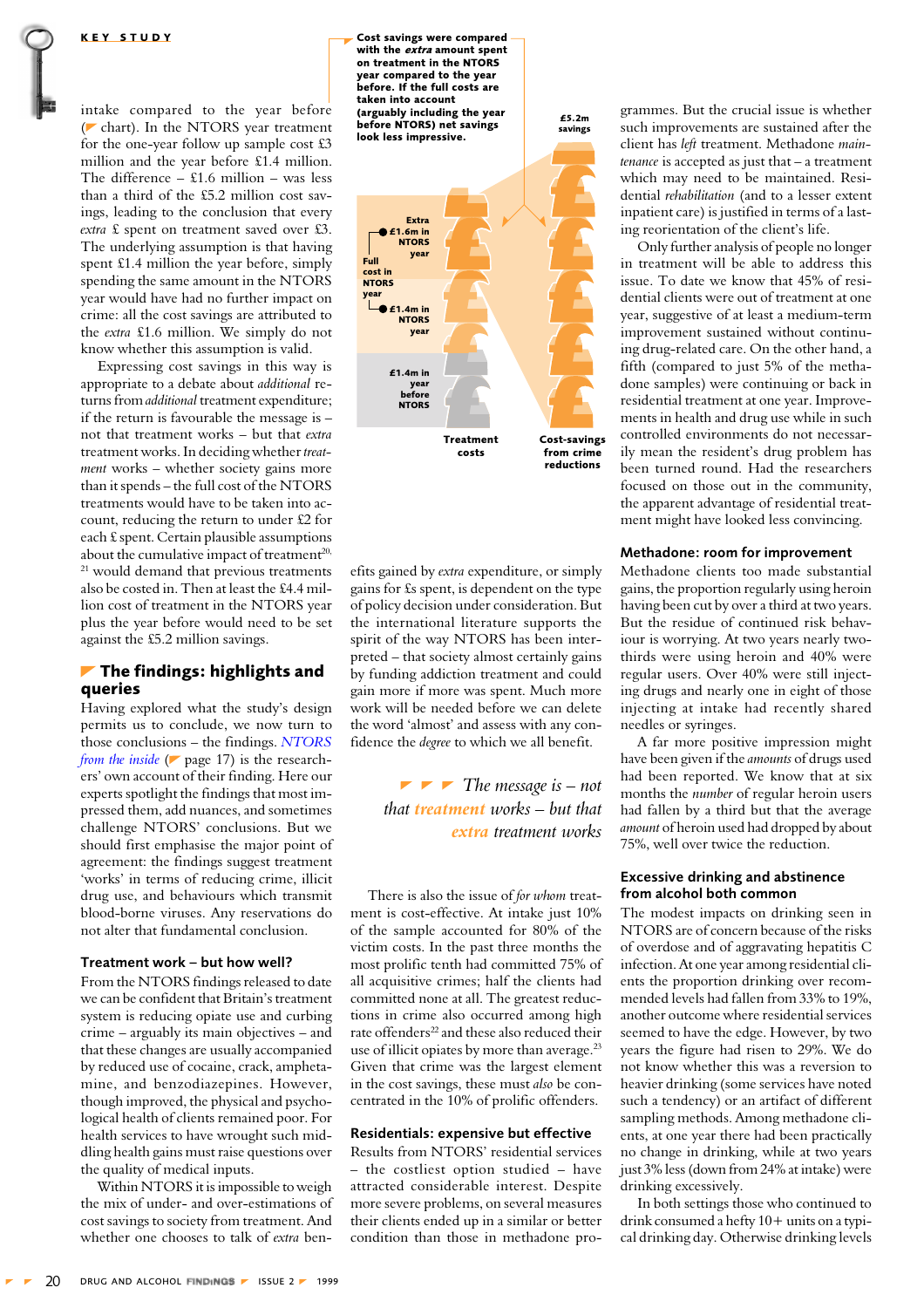<span id="page-5-0"></span>do not seem out of line with young men (the typical NTORS client) generally, and abstinence rates seem unusually high. For example, at one year 37% of the NTORS sample had not drunk recently compared to just 11% of 25-34-year-old men generally. At two years well under 30% of the NTORS sample were drinking excessively compared to 30% of 25-44-year-old men.

# Performance patchy

Even within the same modality, different services were associated with very different outcomes. At one year, heroin users attending the 'best' 25% of residential services had cut their heroin use by two thirds, while clients of the 'worst' 25% had on average not cut their use at all. Among methadone services, clients of the best performing 25% reduced heroin use by about 65%, of the worst performing, by only 25%. Unfortunately, the implications of these findings are obscured by the conflating of the services into just two groups. For example, we don't whether the variation among residential services largely reflects a difference between inpatient and rehabilitation services, or a difference between services of the same kind.

Retention in treatment is internationally recognised as a key variable. In NTORS too the poorer performing residential services tended to be those which failed to retain clients beyond a month for short stay programmes or three months for longer ones. In shorter term rehabilitation programmes, 64% of clients stayed for these critical periods, 40% in longer term programmes, and just 20% in inpatient units.<sup>24</sup> At six months a satisfactory 67% of methadone maintenance clients were still in their original treatments and probably well over half were still there at a year.<sup>25</sup>

# Diminishing returns from expanded treatment?

NTORS' naturalistic design and broad sampling mean its results are likely to apply to similar services across the UK. But there are some reservations. Those stemming from the research design are mentioned above. Here it's appropriate to add that drug users who overcome the obstacles to accessing treatment in the '90s may represent the more motivated of treatment seekers. In turn these are more motivated than the broader sweep of drug users not seeking treatment.

The implication is that treatment gains would probably be less impressive among the wider range of clients who might be attracted by an expanded drug treatment network, or coerced into treatment via new criminal justice interventions. Each £ spent on the NTORS treatments may gain £x in benefits, but each extra £ devoted to improving access to treatment may gain

# For more information

# **Technical papers**

Gossop M., Marsden J., Stewart D., et al. "Substance use, health and social problems of clients at 54 drug treatment agencies: intake data from the National Treatment Outcome Research Study (NTORS)." British Journal of Psychiatry: 1998, 173, p. 166-171.

Healey A., Knapp M., Astin J., et al. "Economic burden of drug dependency. Social costs incurred by clients at intake to the National Treatment Outcome Research Study." British Journal of Psychiatry: 1998, 173, p. 160-165.

Gossop M., Marsden J., Stewart D., et al. "The National Treatment Outcome Research Study in the United Kingdom: six month follow-up outcomes." Psychology of Addictive Behaviours: 1997, 11: (4), p. 324-337.

NTORS can be contacted at the National Addiction Centre, 4 Windsor Walk, London<br>SE5 8AF or via the project's web site at http://www.ntors.org.uk

## **Research bulletins**

Gossop, M., Marsden, J., Stewart, D., et al. NTORS. The National Treatment Outcome Research Study. Summary of the project, the clients, and preliminary findings. Department of Health. 1996.

Gossop M., Marsden J., Stewart D., et al. NTORS. The National Treatment Outcome Research Study. Improvements in substance use problems a 6 months follow-up. Department of Health, 1997.

Gossop M., Marsden J., Stewart D. NTORS at one year. The National Treatment Outcome Research Study. Changes in substance use, health and criminal behaviours at one year after intake. Department of Health, 1998.

Gossop M. NTORS: two year outcomes. The National Treatment Outcome Research Study. Changes in substance use, health and crime. Department of Health, 1999.

For copies of all papers apply ISDD, 0171 928 1211

# slightly less than £x until the further expenditure needed to attract the least motivated creates no additional net benefit.

# **Practice implications**

Here we attempt to decipher what NTORS means for UK policy and practice. However, the study's publishing programme still has a long way to run; at this stage practice recommendations can only be interim.

# Treatment is worth investing in

Results from NTORS enhance the case for increased or at least sustained investment in drug treatment services and strengthen the hands of local drug commissioners. All the tested modalities recorded substantial gains, providing no reason to withdraw investment from any of the four.

NTORS did not test modalities such as day treatment and counselling, nor low threshold services such as needle exchanges and drop-in centres. While needle exchanges enjoy a positive research record, the others are largely untested. But 'untested' is not the same as 'ineffective'. By validating some modalities, NTORS has not invalidated the rest, some of which augment NTORS' modalities by acting as referral and support services.

Despite this positive verdict, it cannot be assumed that more and more treatment will deliver benefits on the scale seen in the NTORS clients. A check would have to be kept on whether drug users with a similar capacity to benefit from treatment were being caught in a widening treatment net, and whether they showed improvements of similar value.

#### Bridge obstructive budget divides

The structure of public finance seems the greatest impediment to expanding services. Most cost savings from treatment and many of the outcomes do not benefit the authorities which fund that treatment, reducing their motivation and ability to fund expansion. Savings are primarily due to cuts in crime: health authorities may well ask why they should shoulder the main financial burden for these when health gains are less obvious. Likewise, local authorities, despite an interest in public health and community safety, may question why they bear the brunt of funding for the rehabilitation services which help create these benefits.

We need to find a way to recycle the savings from treatment into expanding it, so that even more benefits are gained. One obvious route is to further engage criminal justice agencies in funding and commissioning. A good start has already been made, most noticeably in the recent Comprehensive Spending Review settlement and in official guidance to police forces recommending they devote about 1% of their budgets to anti-drug partnership work.

Such advances may not be enough to realise the full potential benefits of treatment. Most of the cost savings accrue to people who would otherwise have been the victims of crime, rather than *directly* saving money from enforcement or health budgets. Only purse-holders able to take a broad, non-parochial view of welfare priorities will see the force of the argument for expanding treatment, and perhaps only an overarching authority will be able to implement the funding shifts needed for expansion.